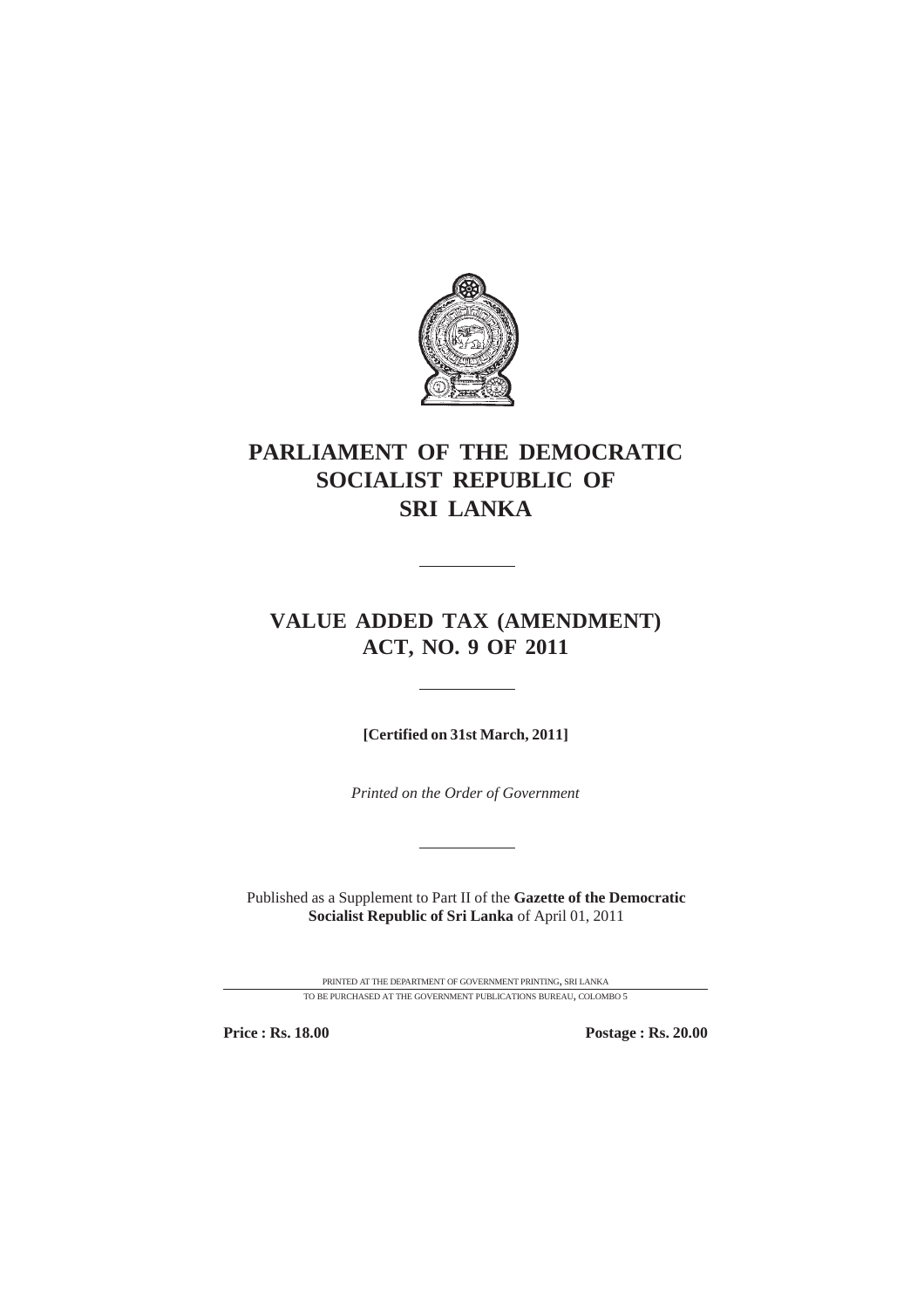[Certified on 31st March, 2011]

L.D.— O. 16/2011.

AN ACT TO AMEND THE VALUE ADDED TAX ACT, NO. 14 OF 2002

BE it enacted by the Parliament of the Democratic Socialist Republic of Sri Lanka as follows :-

**1.** This Act may be cited as the Value Added Tax (Amendment) Act, No. 9 of 2011 and shall be deemed to have come into operation on January 1, 2011 unless different dates of operation are specified in the relevant sections.

**2.** Section 2 of the Value Added Tax Act, No. 14 of 2002 (hereinafter referred to as the "principal enactment") is hereby amended as follows :-

- (1) in subsection (1) of that section-
	- (*a*) by the repeal of sub-paragraph (iv) (*b*) thereof and the substitution therefor of the following :-
		- "(*b*) (i) for the period commencing on August 2, 2005 and ending on September 30, 2005, at the rate of twenty *percentum* (Luxury Rate) of which the tax fraction is 1/6;
			- (ii) for any taxable period commencing on or after October 1, 2005 and ending on November 23, 2010, in respect of goods at the rate of twenty *percentum* (Luxury Rate) of which the tax fraction is 1/6;
			- (iii) for any taxable period commencing on or after October 1, 2005 and ending on December 31, 2010, in respect of services at the rate of twenty *percentum* (Luxury Rate) which the tax fraction is 1/6;

Short title and date of operation.

Amendment of section 2 of the Value Added Tax Act, No.14 of 2002.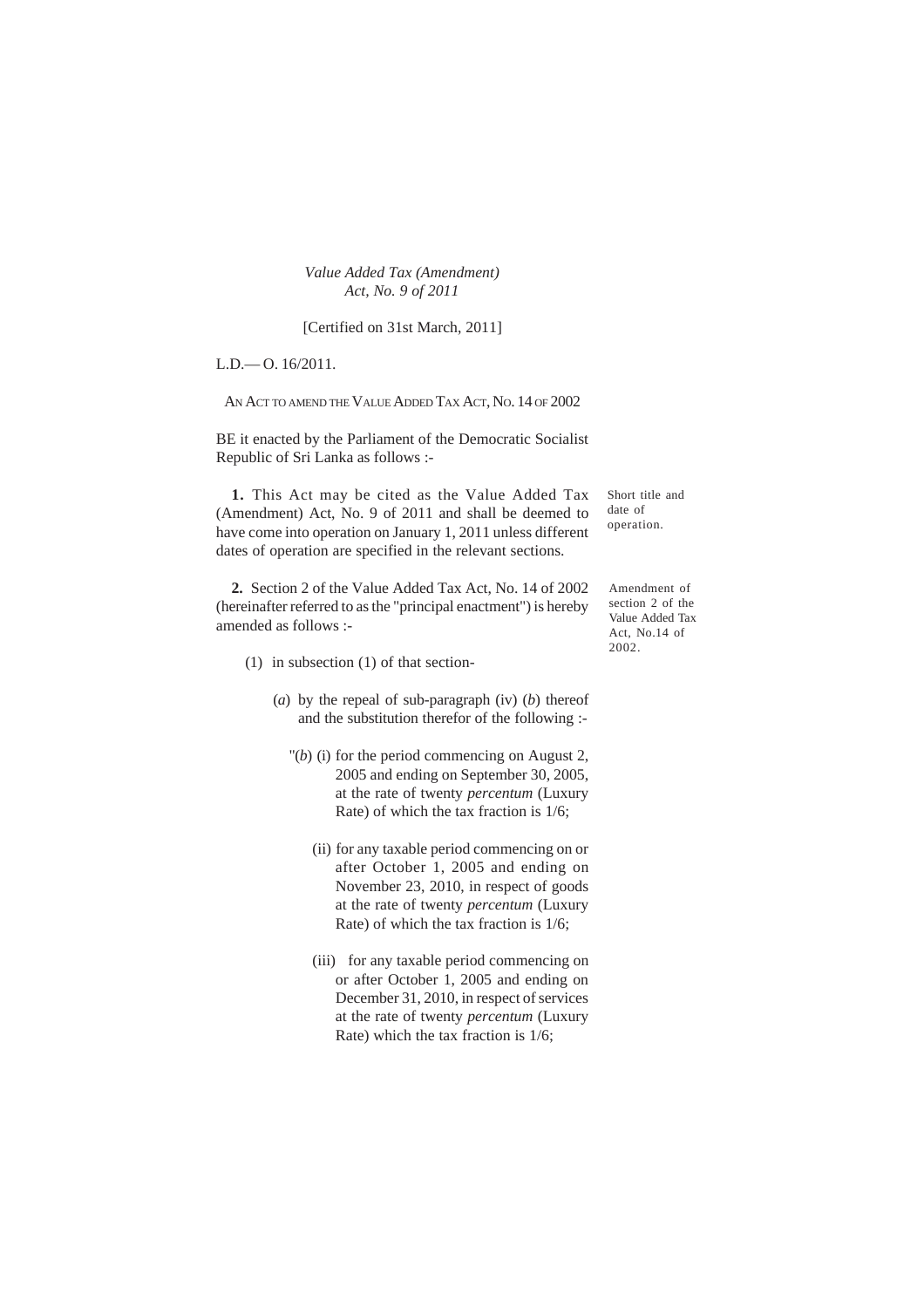on the value of such goods or services supplied as referred to in the Fourth Schedule, other than such goods chargeable with the tax at zero *percentum*;

- (*b*) in sub-paragraph (*v*) of that subsection-
	- (i) in item (ii) thereof, by the substitution for the words and figures "commencing on or after January 1, 2009" of the words and figures "commencing on or after January 1, 2009 and ending on December 31, 2010"; and
	- (ii) by the addition, immediately after item (ii) thereof, the following new item :-
		- "(iii) for the period commencing on November 23, 2010 and ending on December 31, 2010, and for any taxable period commencing on or after January 1, 2011, at the rate of twelve *per centum* (of which the tax fraction is 3/28) on the value of such goods or services supplied, or goods imported, other than goods or services chargeable with tax at Zero *percentum*.".
- (2) in subsection (2) of that section-
	- (*a*) in sub-paragraph (iv) of paragraph (*c*) thereof, by the substitution for all the words from "until such time as the activities" to the end of that sub-paragraph of the following :-

"until such time as the activities of such garment manufacture or service provider are carried out in the manner stipulated by the Commissioner-General in the guidelines issued for this purpose, on the submission of the reconciliation relating to -

(*a*) the disposal of such goods, stating that such finished goods have in fact been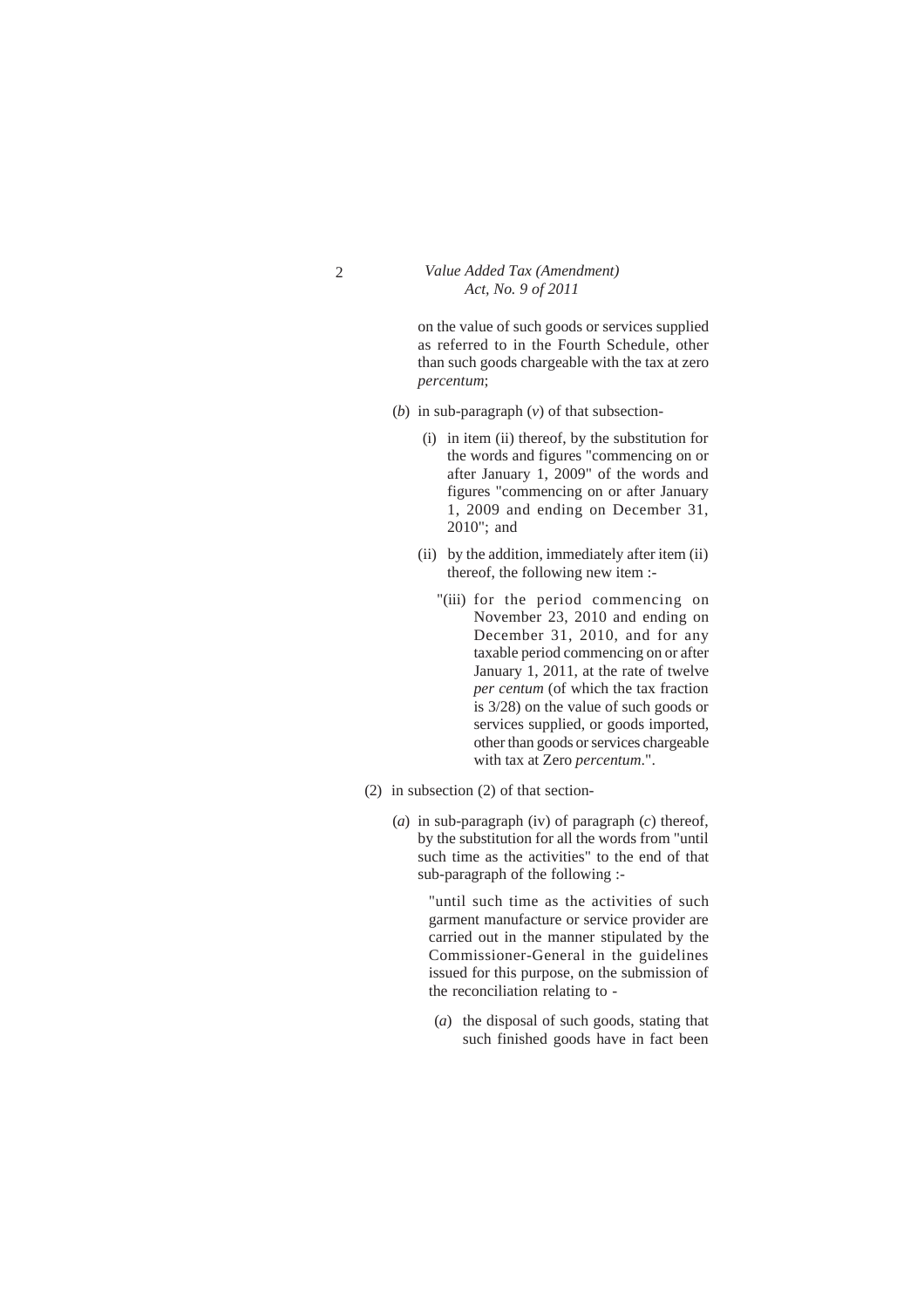exported by the recipient of the supplies; or

(*b*) the supply of value added services, stating that such services have in fact been used for the manufacture of garments which have been exported:

Provided that, with effect from April 1, 2011, deferment of tax under this paragraph shall be administrated by the Commissioner-General.";

(*b*) in sub-paragraph (*d*) thereof, by the substitution for all the words from "until such time as the activities" to the end of that subparagraph, of the following :-

> "until such time as the activities of such manufacture of goods or service provider are carried out in the manner stipulated by the Commissioner-General of Inland Revenue in the guidelines issued for this purpose, on the submission of the reconciliation relating to -

- (*a*) the disposal of such goods, stating that such finished goods have in fact been exported by the recipient of the supplies; or
- (*b*) the supply of value added services, stating that such services have in fact been used for the manufacture of goods which have been exported:

Provided that, with effect from April 1, 2011, deferment of tax under this paragraph shall be administrated by the Commissioner-General.";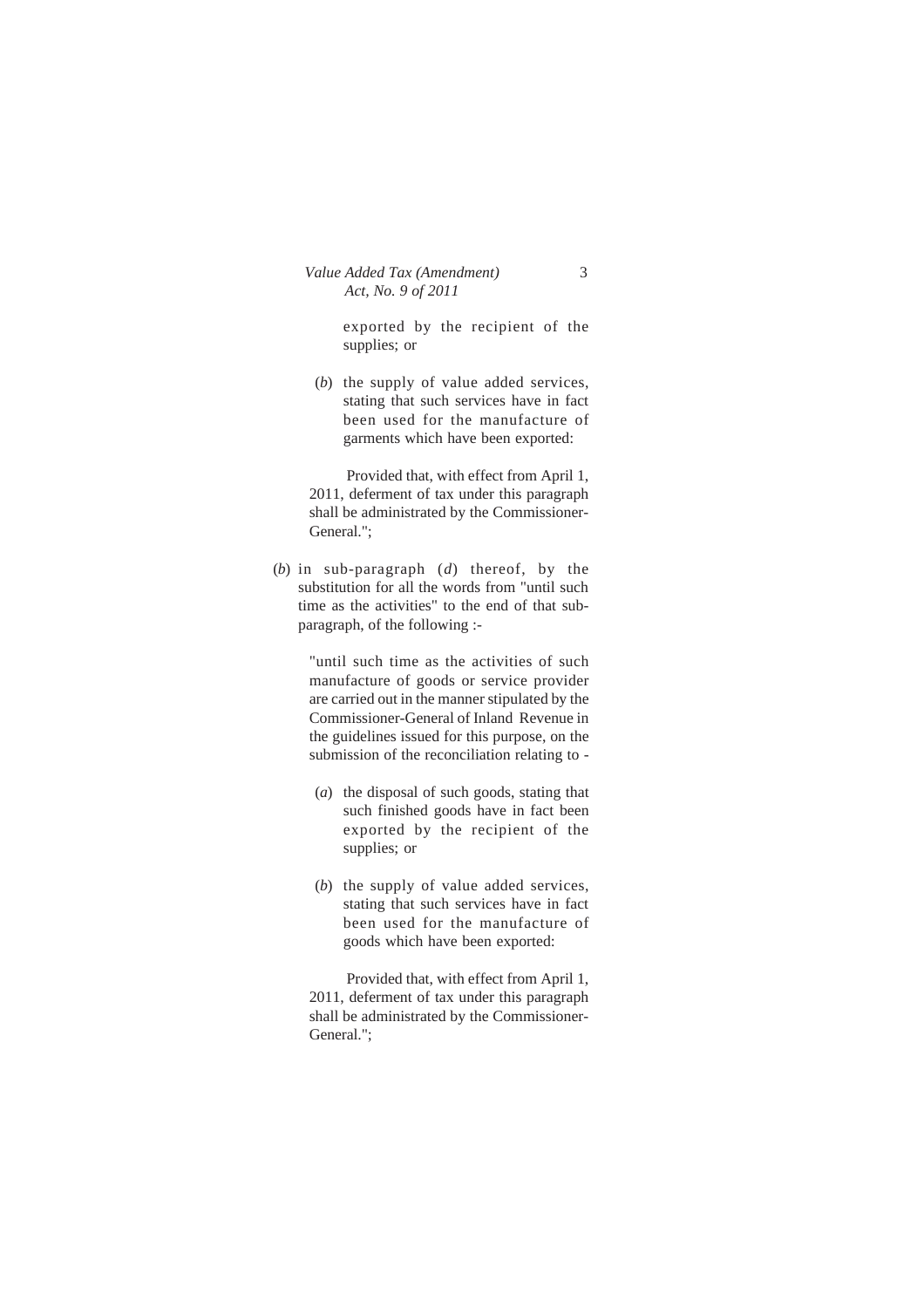- (*c*) by the addition immediately after sub-paragraph (*d*) thereof the following new paragraph :-
	- "(*e*) on the supply of goods or services other than the goods or services referred to in sub-paragraphs (*c*) or (*d*), the Commissioner - General may after affording the applicant who is a registered person, an opportunity of being heard, and having regard to the nature of the business carried on or carried out by such applicant, defer the payment of tax, subject to the conditions stipulated by the Commissioner - General in the guidelines issued for this purpose, in respect of supplies made to :-
		- (i) a registered person engaged in any specific project referred to in sub paragraph (ii) of paragraph (*f*) of PART II of the First Schedule;
		- (ii) an exporter or to a manufacturer who supplies goods manufactured in Sri Lanka to an exporter;
		- (iii) any supplier who provides value added services to an exporter which results in the improvement of the quality, character or value of any goods manufactured for export;
		- (iv) any person registered under the provisions of subsection (7) of section 22 of the Act, during the project implementation period so far as such supplies are project related supplies

until such time as the activities of such suppliers of goods or providers of service are carried out as stipulated by the Commissioner-General in the guidelines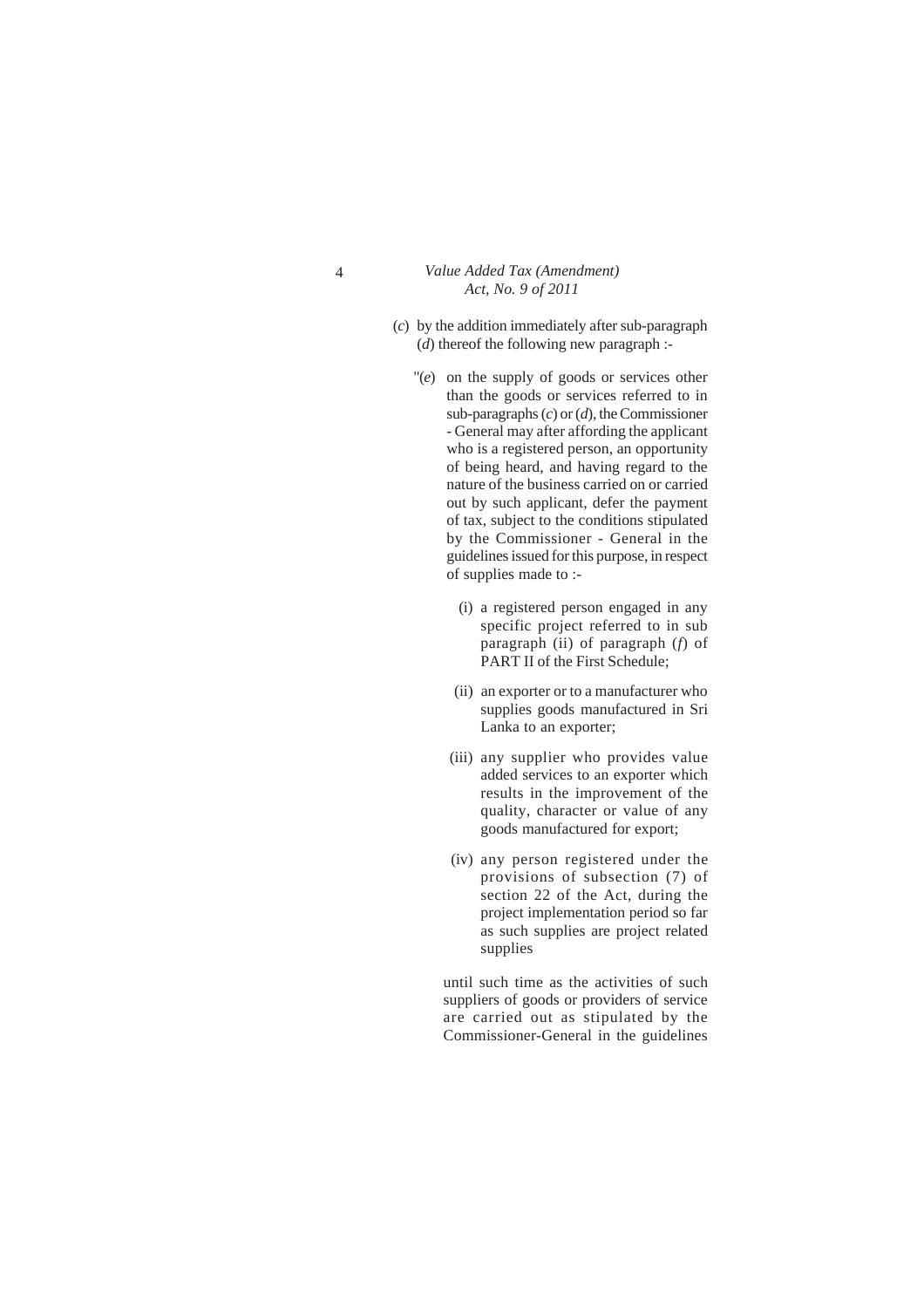issued by him for this purpose, and on the submission of the reconciliation relating thereto, stating that such goods or services are in fact made to a registered person referred to in this sub-paragraph and such goods or services are utilized for the purposes of such specified activities.".

**3.** Section 16 of the principal enactment is hereby amended by the addition immediately after subsection (2) thereof, the following new subsection :-

> "(2A) Where the Commissioner-General cancels any registration under subsection (2), he shall cause a list of names and the registration numbers of such registered persons to be published in three daily newspapers in the Sinhala, Tamil and English languages, having a wide circulation.".

**4.** Section 20 of the principal enactment is hereby amended in paragraph (*b*) of subsection (6) of that section by the substitution for words and figures "under paragraphs (*a*) or (*c*) of subsection (2) of section 2," of the words and figures "under paragraphs (*a*), (*c*), (*d*) or (*e*) of subsection (2) of section 2,".

**5.** Section 22 of the principal enactment is hereby amended as follows:-

- (1) in paragraph (*e*) of the proviso to subsection (5) of that section -
	- (*a*) in sub-paragraph (*b*) thereof, by the substitution for the words and figures " 'if the excess is in respect of the taxable period commencing on or after January 1, 2006" of the words and figures "if the excess is in respect of the taxable period commencing on or after January 1, 2006 and ending on March 31, 2011",

Amendment of section 16 of the principal enactment.

Amendment of section 20 of the principal enactment.

Amendment of section 22 of the principal enactment.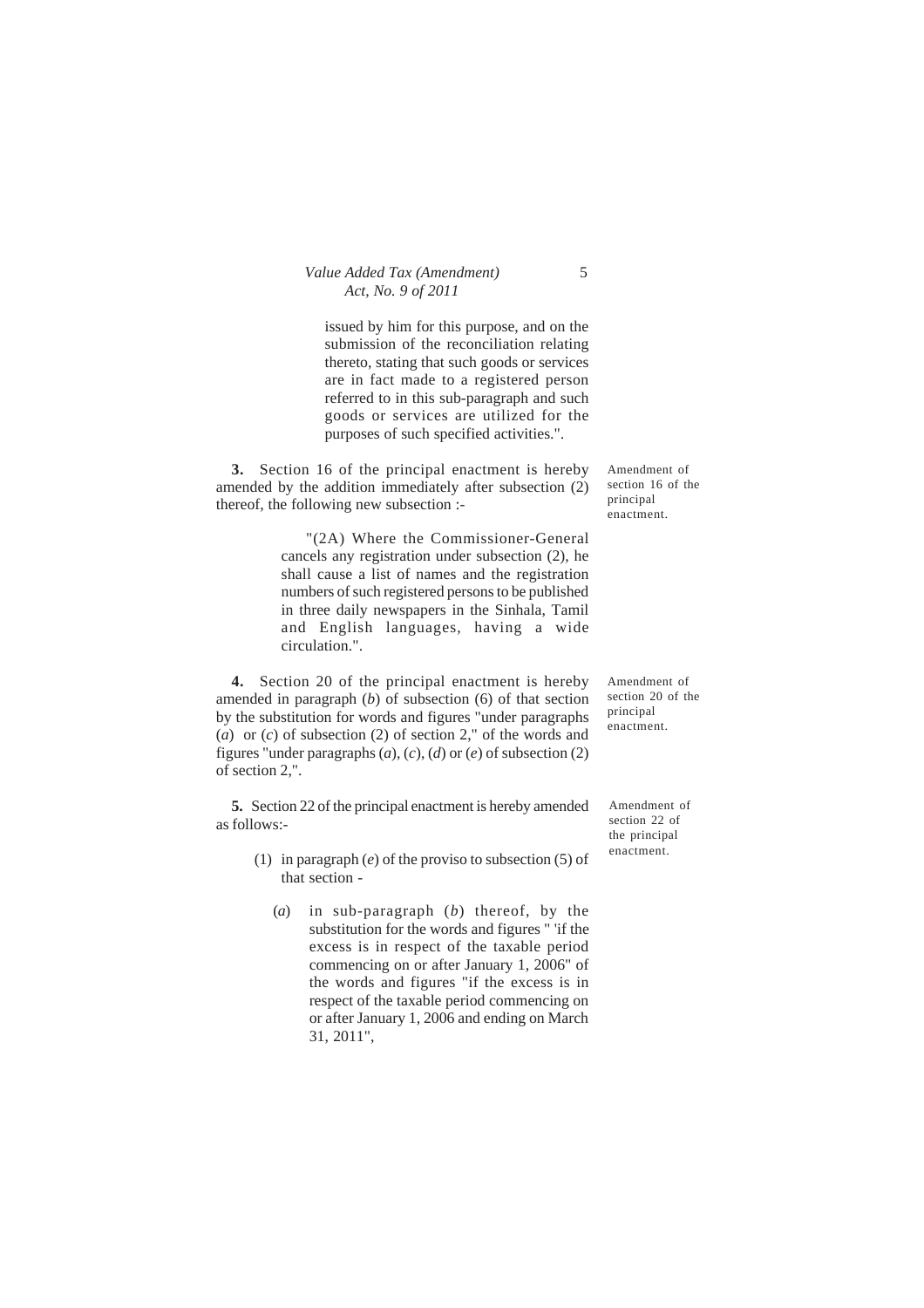- 6 *Value Added Tax (Amendment) Act, No. 9 of 2011*
	- (*b*) by the addition immediately after subparagraph (*b*), of the following new subparagraph :-
		- "(*c*) if the excess is in respect of any taxable period commencing on or after April 1, 2011, such excess shall be refunded no later than forty-five days after the end of that taxable period or from the date of receipt of the return for the relevant taxable period whichever is later.";
	- (2) in subsection (6) of that section, by the substitution in the proviso to paragraph (iv) thereof, for the words "to supply of goods or services to such projects." of the words "to supply of goods or services to such projects :

Provided further, notwithstanding the provisions of subsection (2), the tax paid by the employer as a registered person, on the payments borne by him on the outsourcing of the supply of meals and transport, in respect of a benefit referred to in the exemption specified in item (iv) of paragraph (*b*) of Part II of the First Schedule, may be allowed as the input credit of a registered person.";

(3) in subsection (10) of that section, by the substitution for the words and figures from "The amount of input tax allowable under the preceding provisions of this section" to "subject however to the same restriction:" of the following:-

"The amount of any input tax allowable for any taxable period, shall be subject to the following further restrictions :-

(*a*) for any taxable period commencing on or after January 1, 2007 but prior to Decmber 31, 2010, including in the case of a registered person who imports goods for re-sale without processing referred to in the third proviso to subsection (5)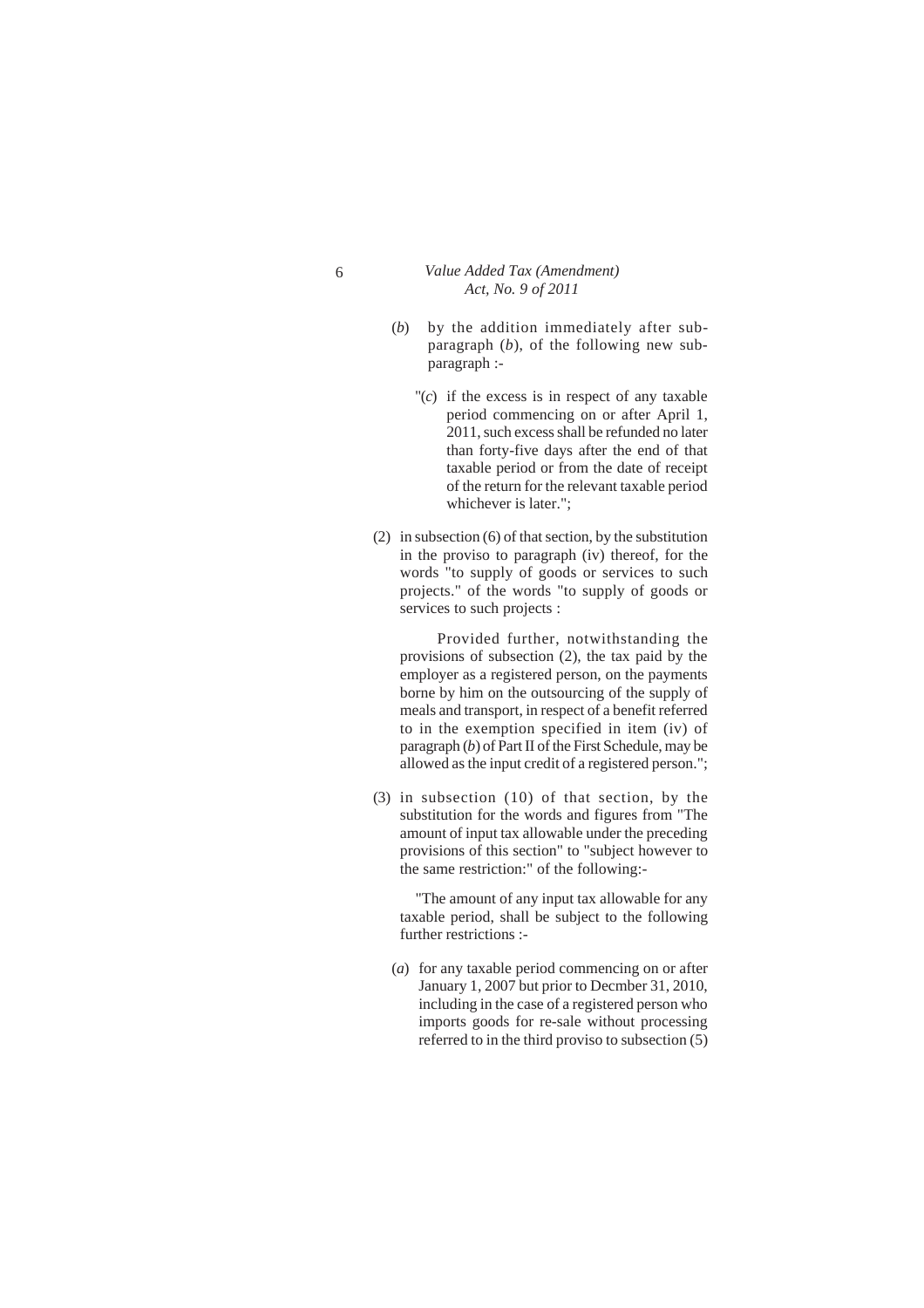of this section, the excess input tax as at December 31, 2006 to the lesser amount of eighty-five *percentum* of the output tax declared for that taxable period or the input tax allowable under the provisons of this Act. The residue, if any, shall be deemed to be a part of the input tax allowable in the subsequent taxable period or periods, subject however to the same restriction up to the taxable period ended as at December 31, 2010. The unabsorbed residue, if any, as at December 31, 2010 shall be carried forward and may be claimed by a registered person for any taxable period not exceeding a sum equivalent to ten *percentum* of the unabsorbed amount for each month, provided that such sum does not exceed five *percentum* of the net tax payable after deducting allowable input credit from the output tax by such person;

(*b*) for any taxable period commencing on or after January 1, 2011, excluding the input tax referred to in sub-paragraph (*a*) above claimed up to December 31, 2010, to the lesser amount of hundred *percentum* of the output tax declared for that taxable period or the input tax allowable under the provisions of this Act. The residue, if any, shall be deemed to be a part of the input tax allowable in the subsequent taxable period or periods, subject however to the same restriction:

Provided that, in the case of a registered person who has at December 31, 2010, an unabsorbed input credit, but from and after January 1, 2011, such person has no taxable supplies liable to tax under the provisions of this Act, then, the unabsorbed input credit referred to in paragraph (*a*) may be set off after ascertaining the amount of the unabsorbed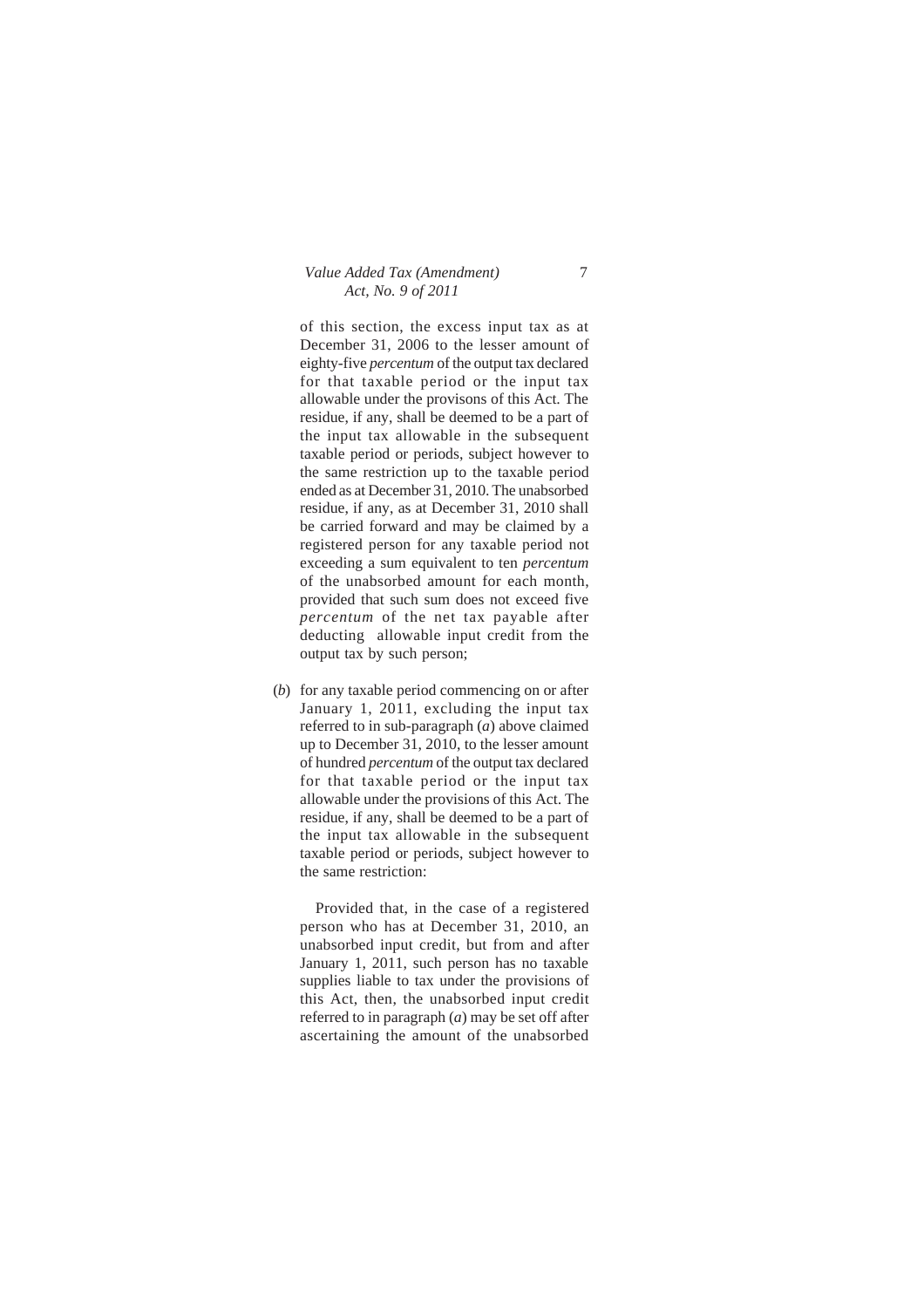input credit, in the manner provided for in either paragraph (i), paragraph (ii) or paragraph (iii) as the case may be :-

- (i) Where the registered person is an operator of a telecommunication services licensed under section 17 of the Sri Lanka Telecommunication Act, No. 25 of 1991, the set off shall be made as against the sum payable by him as Telecommunication Levy payable under the Telecommunication Levy Act, No. 21 of 2011 ;
- (ii) in the case of a registered person who is liable to pay income tax, the set off shall be made as against the sum payable by such person as income tax after January 1, 2011;
- (iii) in a case of a person to whom the provisions of either paragraph (i) or (ii) above does not apply, the set off shall be made against the sum payable after January 1, 2011, by such person as tax under any written law for the time being in force, administrated by the Commissioner - General.

The set off for each month in terms of this proviso, shall not exceed ten *per centum* of the unabsorbed input credit as at December 31, 2011 or five *percentum* of the relevant tax imposed referred to in items (i), (ii) or (iii) above for that particular month, whichever is less.".

Replacement of section 25B of the principal enactment.

**6.** Section 25B of the principal enactment is hereby repealed and the following section substituted therefor :-

"Taxable period.

25B. (1) The taxable period of every registered specified institution or other person shall be :-

(*a*) one month for any taxable period prior to January 1, 2011; and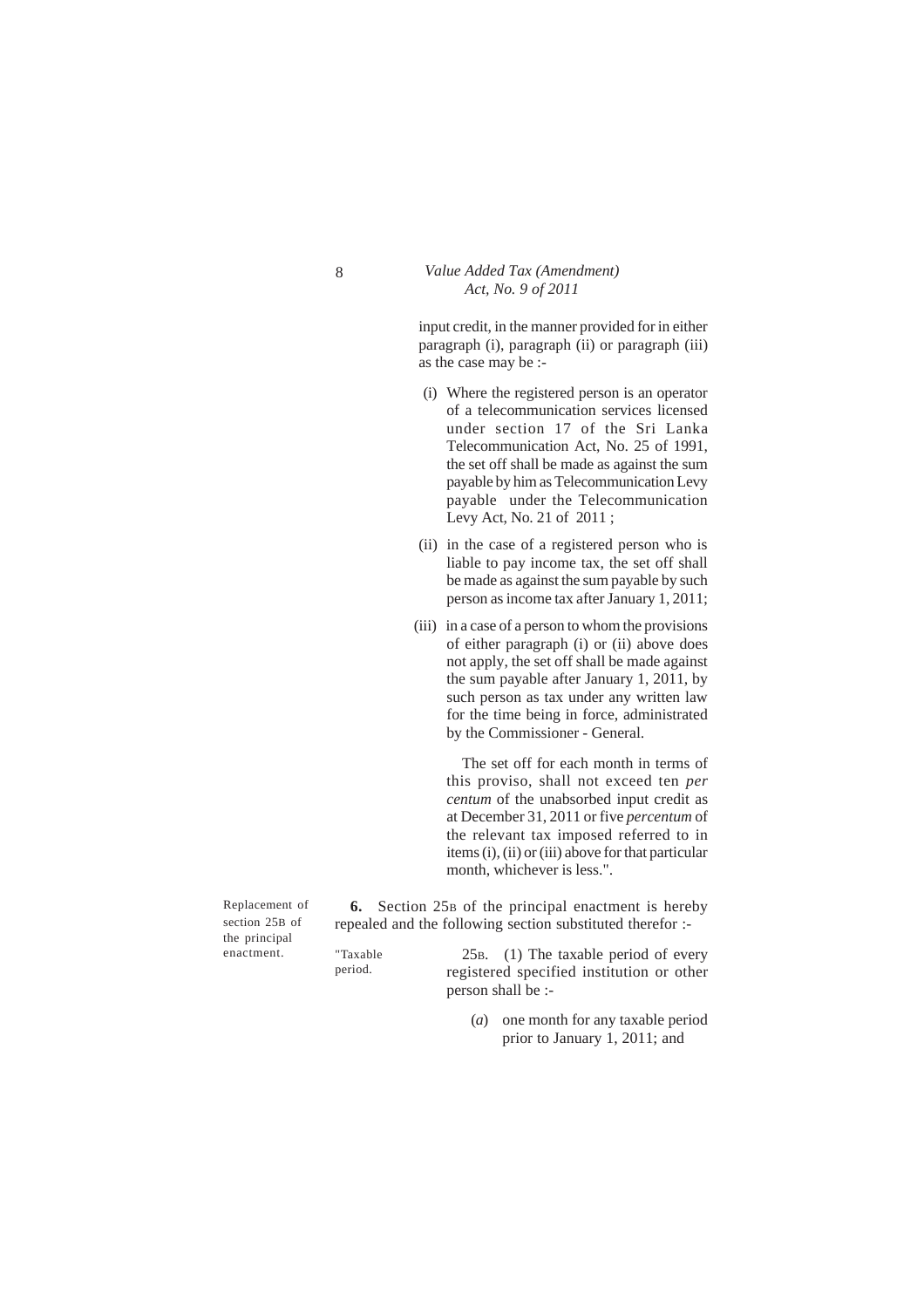(*b*) six months for any taxable period commencing on or after January 1, 2011.

(2) Every registered specified institution or other person shall furnish a return in the Form specified, in respect of each taxable period before the end of the following month of the taxable period.

(3) (*a*) Notwithstanding the provisions of subsection (1) of section 26, tax payable for any taxable period by every registered specified institution or other person shall be paid on a monthly basis on or before the twentieth day of the succeeding month subject to the making of the final adjustment, if any, with the submission of the return as specified in this section.

(*b*) Any tax which is not so paid as set out in paragraph (*a*) shall be deemed to be in default and any registered specified institution or other person to whom this subsection applies shall be deemed to be a defaulter within the meaning of this Act.".

**7.** Section 25c of the principal enactment is hereby amended as follows :-

section 25C of the principal enactment.

Amendment of

(1) in subsection (1) of that section, by the substitution for all the words from "for avoidance of doubts it is here by declared" to the words "the tax payable under this Chapter" of the following :-

"for the purpose of this Chapter the value addition of such specified institution shall be computed :-

- (i) for any taxable period commencing prior to January 1, 2011, based on the net profit or loss prior to the deduction of the tax payable under this Chapter; and
- (ii) for any taxable period commencing on or after Januray 1, 2011, based on the net profit or loss after the deduction of the tax payable under this Chapter.";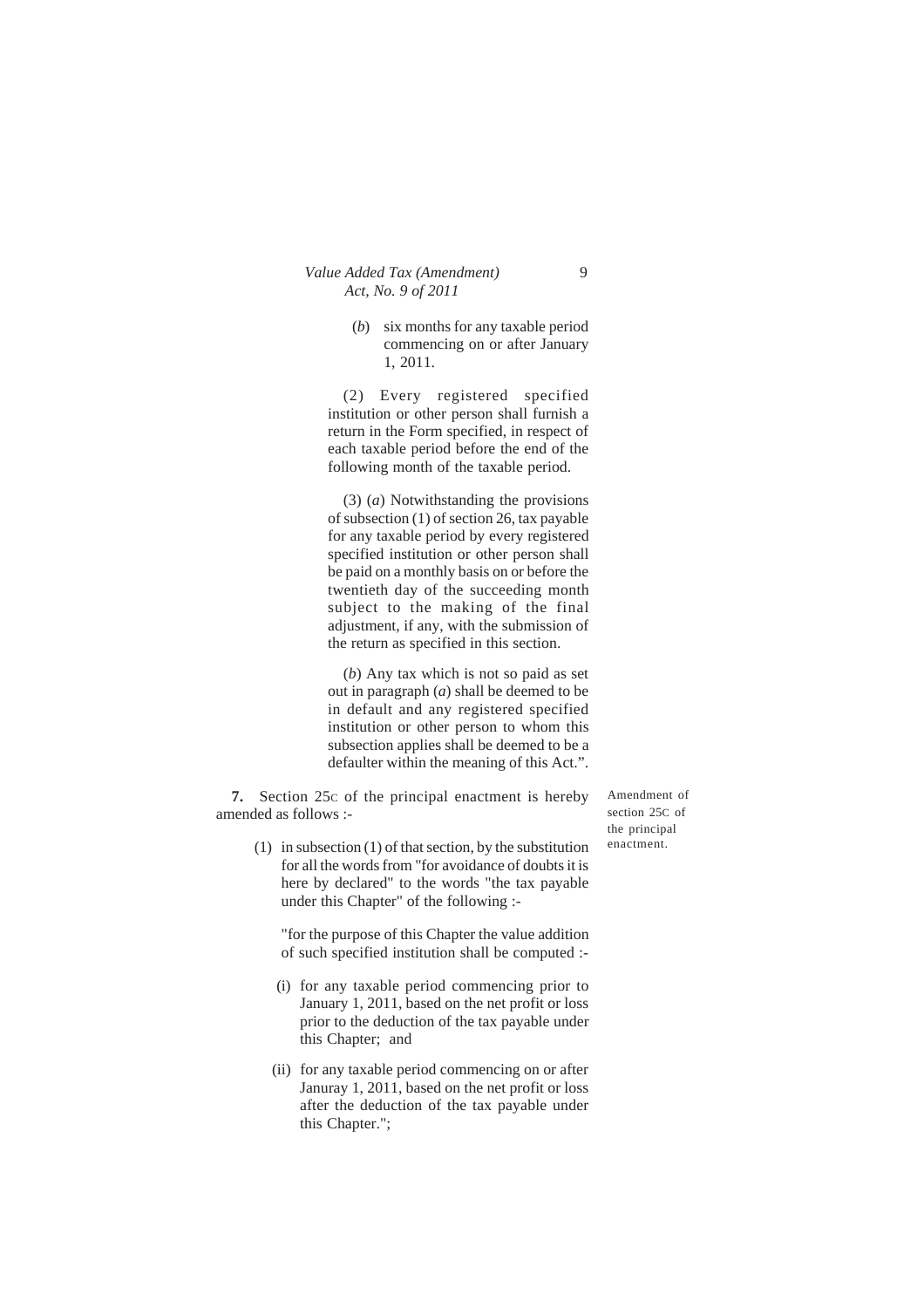(2) by the repeal of subsection (3) of that section and the substitution therefor of the following :-

"(3) The amount of tax payable for any taxable period :-

- (*a*) commencing from January 1, 2003 but prior to January 1, 2004 shall be ten *percentum*;
- (*b*) commencing from January 1, 2004, but prior to January 1, 2005, shall be fifteen *percentum*;
- (*c*) commencing from January 1, 2005, but prior to January 1, 2011, shall be twenty *percentum*; and
- (*d*) commencing from January 1, 2011 shall be twelve *percentum*;

of the value addition specified in subsection (i)";

(3) by the repeal of subsection (8) of that section and the substitution therefor of the following :-

"(8) for the purpose of calculation of tax under this section, every specified institution or any other person shall follow the guidelines specified by the Commissioner-General having considered the uniform application of the calculation of such tax.";

(4) by the addition immediately after subsection (8) of that section, of the following new subsection :-

"(9) eight *percentum* of the value addition specified in subsection (1) of section 25c shall be invested in the fund established in the Central Bank of Sri Lanka as specified in the guidelines issued for this purposes with the concurrence of the Commissioner - General for the period of three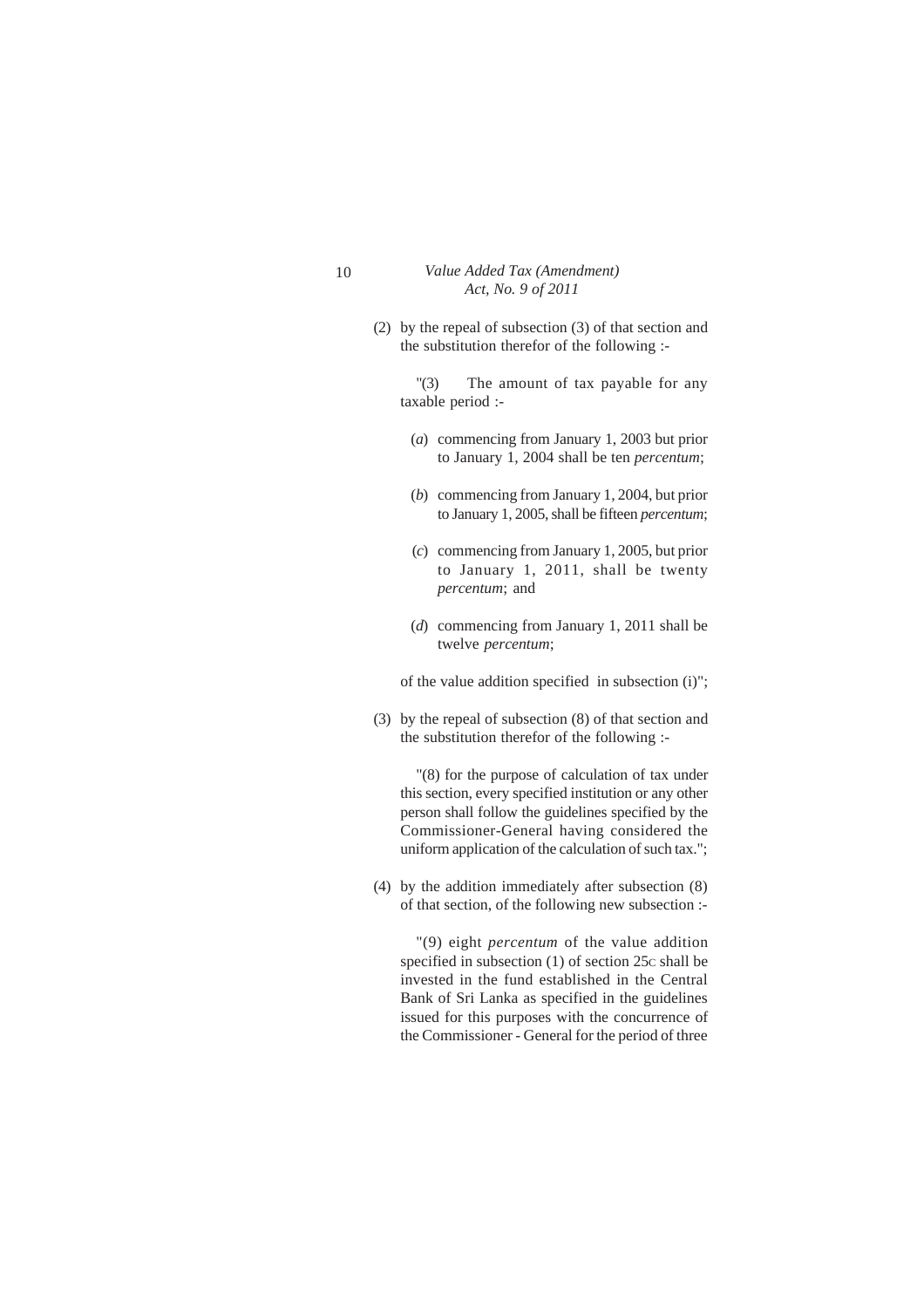years commencing from January 1, 2011 and the investment shall be made on a monthly basis on or before the twentieth day of the subsequent month.".

**8.** Section 25H of the principal enactment is hereby amended in subsection (1) of that section, by the substitution for the words and figures "of this Chapter for every quarter commencing on or after January 1, 2007, at the rate of five *per centum*" of the following :-

"of this Chapter :-

- (*a*) for every quarter commencing on January 1, 2007 and ending on December 31, 2010, and for every quarter commencing from the quarter in which the registration falls due, at the rate of five *percentum*; and
- (*b*) every quarter commencing on January 1, 2011, in the following manner :-
	- (i) at the rate of two *percentum,* for every quarter falling within the three years commencing from the beginning of the quarter in which registration falls due, but after the December 31, 2010;
	- (ii) at the rate of four *percentum,* for every quarter falling within the three years commencing immediately after the end of the three years referred to in item (i);
	- (iii) at the rate of eight *percentum,* for every quarter falling within the three years commencing immediately after the end of three years referred to in item (ii); and
	- (iv) at the rate of twelve *per centum,* for every quarter falling within the three years commencing immediately after the end of three years referred to in item (iii);".

Amendment of section 25H of the principal enactment.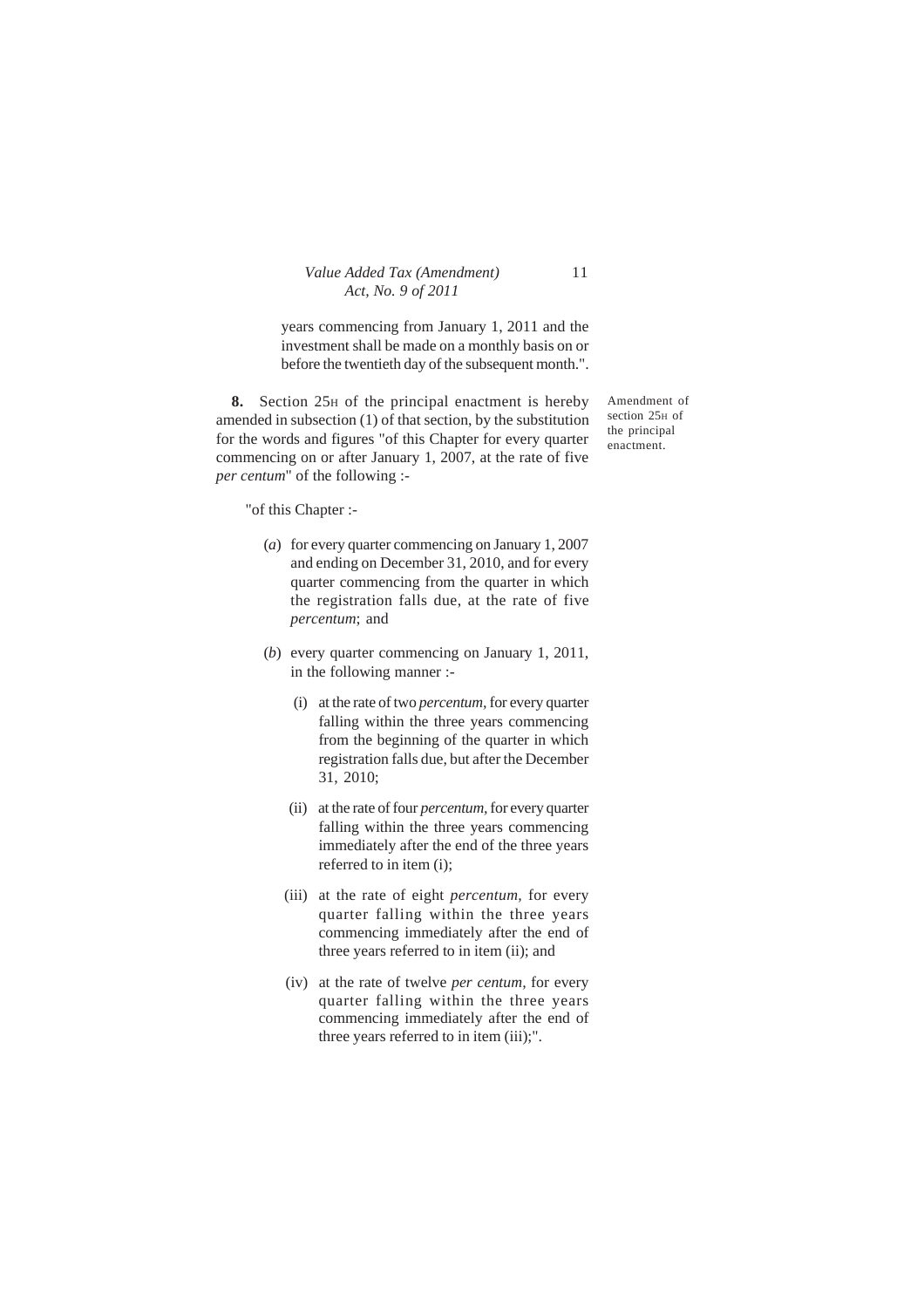Amendment of section 25<sup>I</sup> of the principal enactment.

Insertion of new section 25j in the principal enactment.

> chargeable to tax.

**9.** Section 25I of the principal enactment is hereby amended in subsection (1) thereof, by the substitution for paragraph (*b*) thereof, of the following :-

"(*b*) such registration shall be valid for a period of twelve years from the date of commencement of the quarter in which the registration is obtained by such person or partnership.".

**10.** The following new section is hereby inserted immediately after section 25I and shall have effect as section 25J of that enactment :—

25J. (1) The values of supplies from any Islamic Financial Transaction shall be chargeable to tax in terms of the provisions of this Act. "The value of supplies from any Islamic Financial Transactions to be

(2) The Commissioner-General of Inland Revenue shall in order to determine the extent of liability to tax of any particular Islamic Financial Transaction, issue, from time to time, such rules and guidelines as may be required for the purpose of—

- (*a*) identifying the circumstances which would amount to an Islamic Financial Transaction ; and
- (*b*) ascertaining the value of supplies arising out of any Islamic Financial Transaction.".

Amendment of section 26A of the principal enactment.

**11.** Section 26A of the principal enactment is hereby amended in subsection (1) thereof, by the substitution for the words "Every Government Agency which makes payments in pursuance of a contract" of the words and figures "Every Government Agency which makes payments prior to January 1, 2011, in pursuance of a contract.".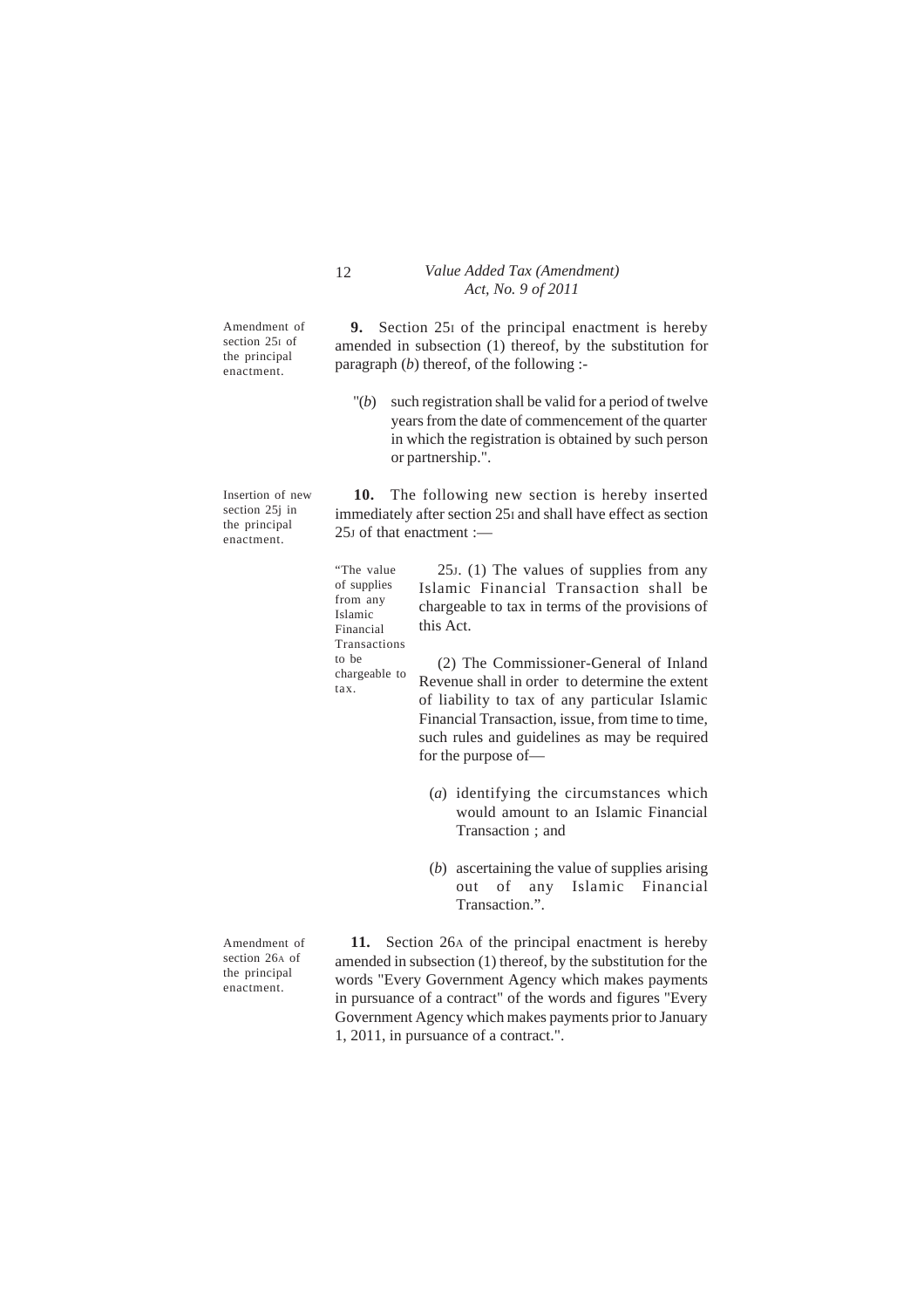**12.** Section 33 of the principal enactment is hereby amended in subsection (2) thereof by the substitution for the words "within a period of five years from the end of the taxable period to which the assessments relates." of the words "at any time".

**13.** Sections 34 to 36 (both inclusive) appearing under the Heading "Chapter VI - appeals" of the principal enactment are hereby amended by the substitution for the words "Board of Review constituted under the Inland Revenue Act, No. 10 of 2006" and "Board of Review" respectively wherever such words appear in that Chapter, of the words "Board of Review or any Commission which may be constituted by any written law for the purpose of hearing appeals in terms of this Act."

**14.** Section 43 of the principal enactment is hereby amended in the proviso to subsection (1) thereof, by the substitution for the words "examine or decide the correctness of any statement in the statement of certificate of the Commissioner-General." of the words "examine or decide the correctness of any statement in the certificate of the Commissioner-General or to postpone or defer such proceeding for a period exceeding thirty days, by reason only of the fact that an appeal is pending against the assessment in respect of which the tax in default is charged.".

**15.** Section 55 of the principal enactment is hereby amended as follows :-

- (1) by the re-numbering of that section as subsection (1) thereof;
- (2) by the addition immediately after the renumbered subsection (1), of the following new subsection :-

"(2) All the taxable supplies of a nonresident person shall be assessable either directly or in the name of his agent, in or derived from Sri Lanka, whether such agent Amendment of section 33 of the principal enactment.

Amendment of section 34 to 36 of the principal enactment.

Amendment of section 43 of the principal enactment.

Amendment of section 55 of the principal enactment.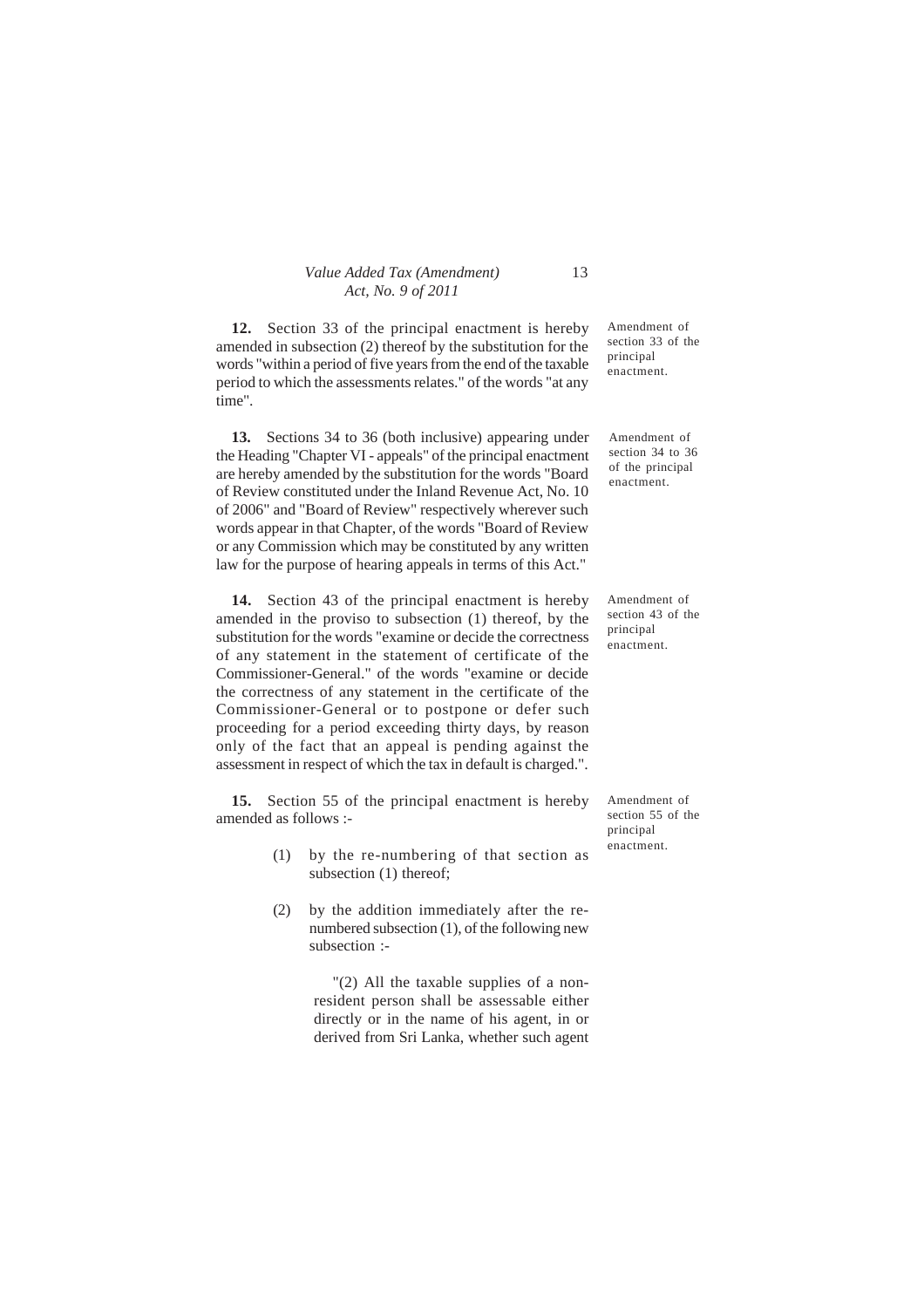has the receipt of such supplies or not, and the tax in terms of this Act so assessed whether directly or in the name of the agent shall be recoverable in the manner provided for in this Act, out of the assets of the non-resident person or from the agent. Where there are more agents than one, they may be assessed jointly or severally in respect of the taxable supplies of the non-resident person and shall be jointly and severally liable for tax thereon, in terms of this Act.".

Amendment of section 58 of the principal enactment.

**16.** Section 58 of the principal enactment is hereby amended as follows :-

- (1) in the second proviso to subsection (1) of that section, by the substitution for the words "Provided further, that any such amount" of the words and figures "Provided further, that any such amount prior to any taxable period commencing on April 1, 2011,"
- (2) in subsection (3) of that section, by the addition immediately after paragraph (*b*) of that subsection of the following:-
	- "(*c*) (i) fails to furnish the fuller and further information relating to any claim of refunds within the period specified in the letter issued to such person,
		- (ii) fails to attend in person or make representation by an authorized representative at such place and on such date and at such time as may be specified in the letter issued to such person,

by any Assessor, the Commissioner-General may disregard the claim of refund made by such person:

Provided however, if the registered person within a reasonable period after the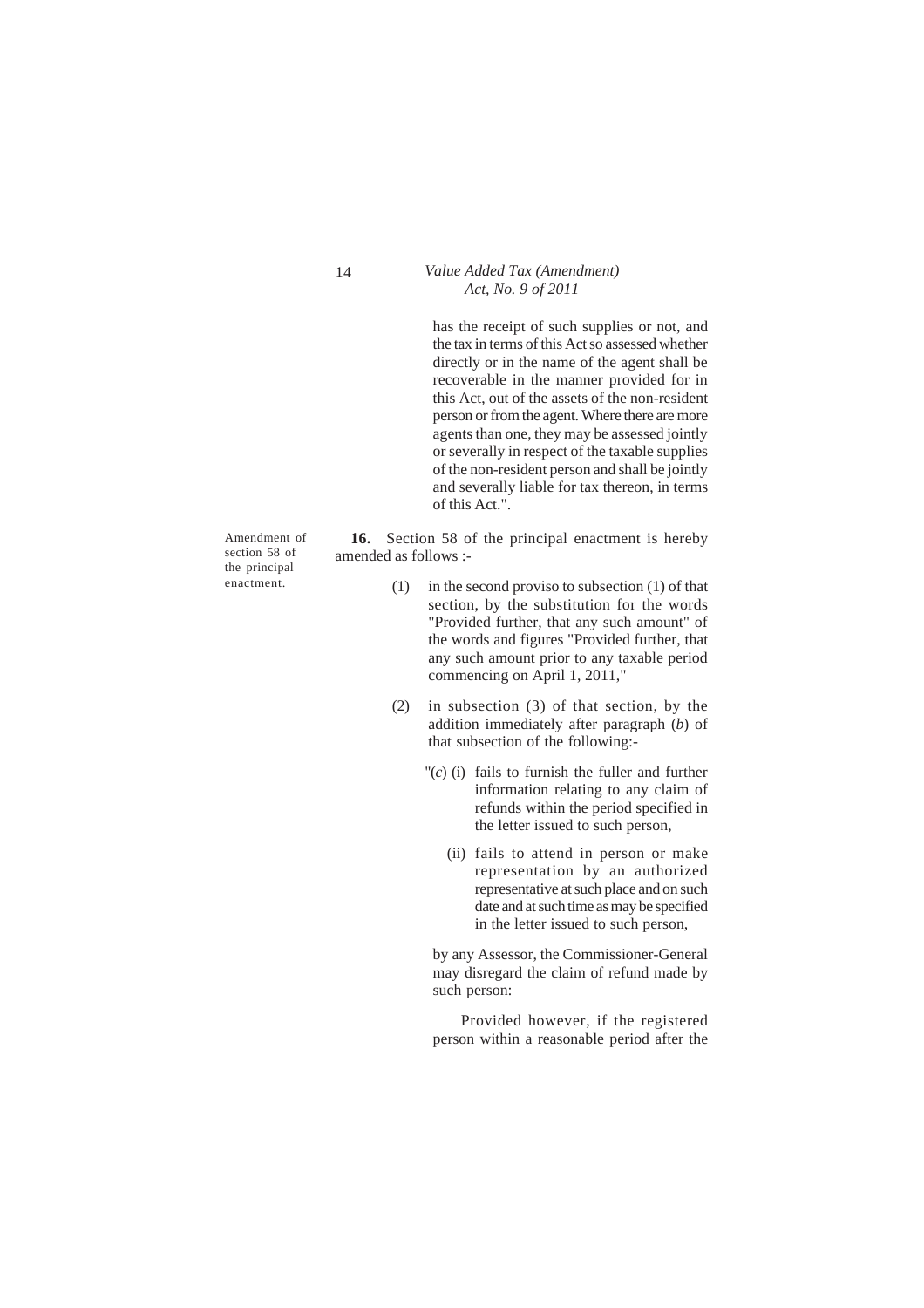| Value Added Tax (Amendment) | 15 |
|-----------------------------|----|
| Act, No. 9 of 2011          |    |

claim of refund being disregarded by the Commissioner-General prove to the satisfaction of the Commissioner-General that he or his authorized representative was prevented from submitting the required information as specified in the letter or due attendance at the interview, as the case may be, by reason of absence from Sri Lanka, or sickness or other unavoidable cause, the Commissioner- General may re-open the inquiry of the refund claim subject to any conditions specified by him.";

(3) by the addition immediately after subsection (3) of that section, of the following new subsection:-

> "(4) The Commissioner-General shall credit, the amount refundable under this section only to the bank account assigned to a registered person for such purpose.".

**17.** Section 58A of the principal enactment is hereby repealed.

**18.** Section 67 of the principal enactment is hereby amended in paragraph (*f*) of that section, by the substitution for the words and figures "return under section 21 or comply", of the words and figures "return under section 21, section 25B or subsection (4) of section 25H or comply.".

**19.** Section 83 of the principal enactment is hereby amended as follows:-

(1) by the insertion immediately before the definition of the expression "Assessor" of the following definition:-

' "agent" in relation to a non-resident person or

Repeal of section 58A of the principal enactment.

Amendment of section 67 of the principal enactment.

Amendment of section 83 of the principal enactment.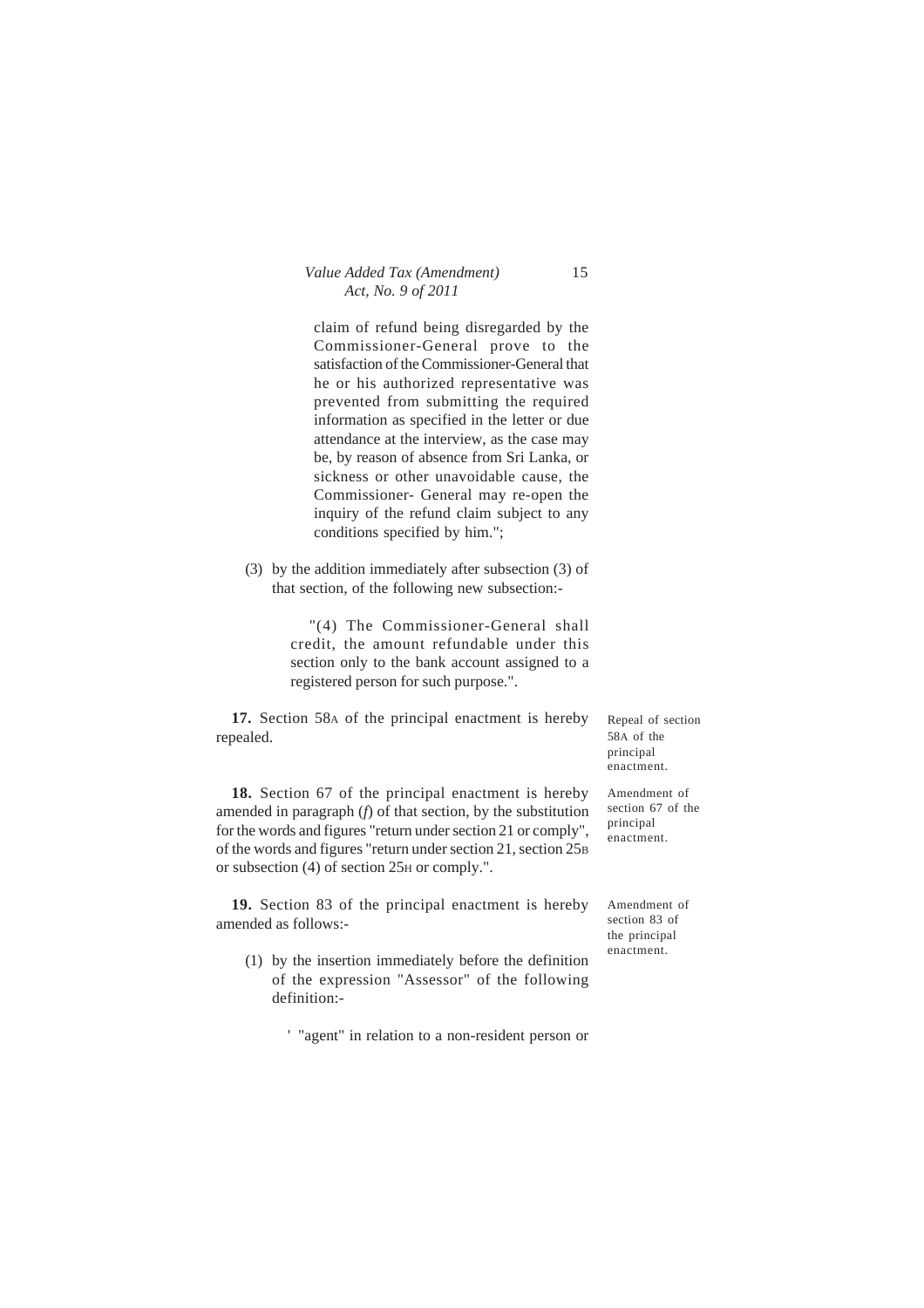to a partnership in which any partner is a non resident person, includes-

- (*a*) the agent, attorney, factor, receiver or manager in Sri Lanka of such person or partnership; and
- (*b*) any person in Sri Lanka through whom such person or partnership is in receipt of any profits or income, arising in or derived from Sri Lanka;";
- (2) in the definition of the expression "educational services" by the substitution for the words "by any educational establishment" of the words "by any person or partnership.";
- (3) in the definition of the expression "taxable period" by the repeal of item (i) of paragraph (*a*) and the re-numbering of items (ii), (iii), (iv), (v), and (vi) as items (i), (ii), (iii), (iv) and (v) respectively;
- (4) by the addition immediately after the definition of "taxable supply" the following new definition:-

"telecommunication service" means the service provided by telecommunication operators licensed under section 17 of the Sri Lanka Telecommunication Act, No. 25 of 1991 to other similar operators and to end subscribers.".

**20.** The First Schedule to the principal enactment is hereby amended in Part II thereof as follows:-

- (1) in paragraph (*a*) of that Part by the addition immediately after item (xvii) the following:-
	- "(xviii) Petrol, Coal or Bitumen specified under Harmonized commodity Description and Coding System Numbers for Custom purposes with effect from November 26, 2010;

Amendment of the First Schedule to the principal enactment.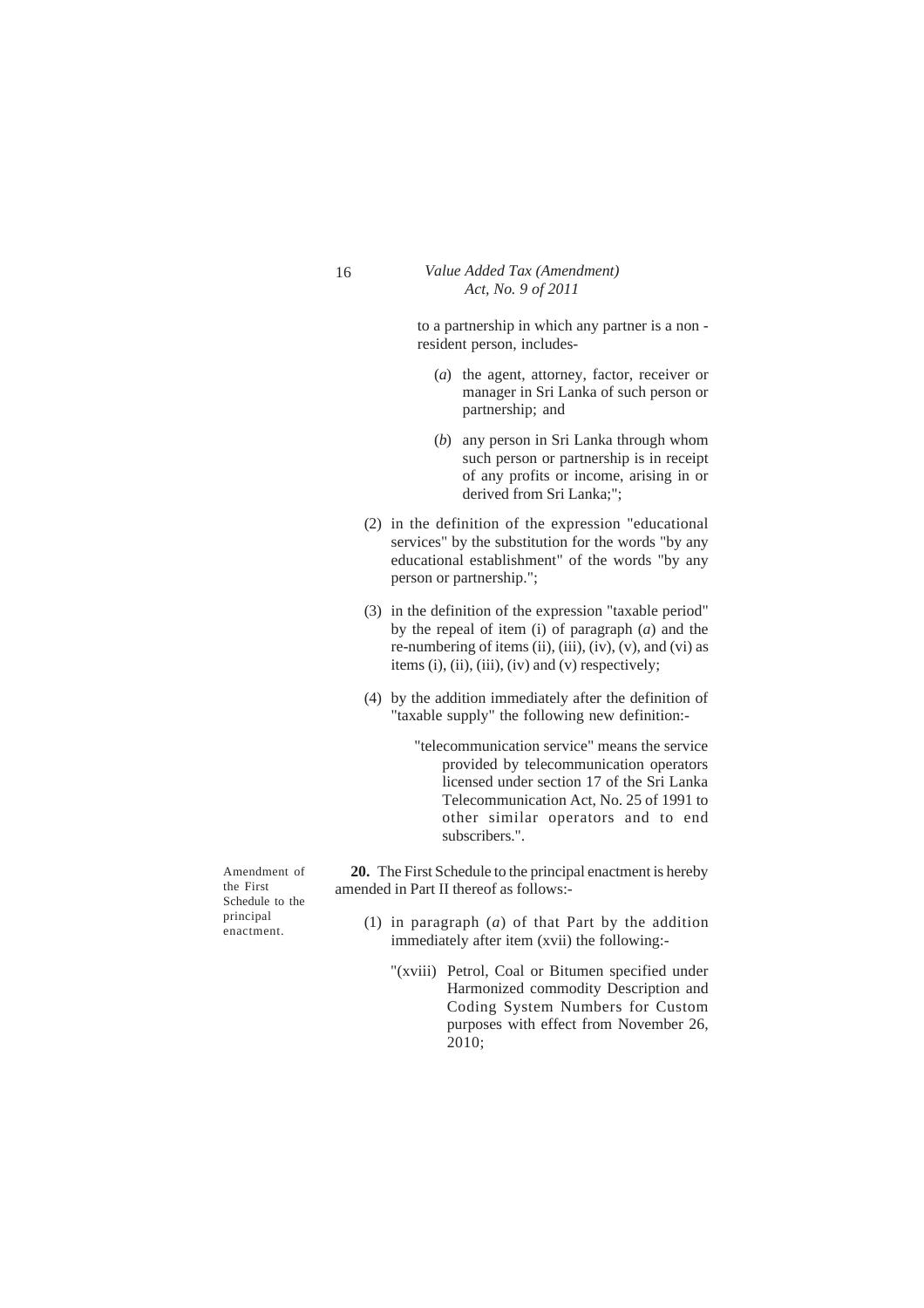- (xix) (*a*) machinery and equipment for manufacture of grain mixed bakery products with effect from November 29, 2010;
	- (*b*) machinery and equipment for the use of leather or footwear industry or bags, motor homes, taxi meters, agricultural machinery and parts, electronic equipments or articles use manufacture of fashion jewellery with effect from January 1, 2011;
	- (*c*) light weight electrical and electronic items with effect from June 1, 2010;
	- (*d*) fruit seeds with effect from August 16, 2010;
	- (*e*) telecommunication equipment with effect from January 1, 2011;

as specified under Harmonized Commodity Description and Coding System Numbers for Custom purposes;

- (xx) any machinery or high-tech equipment for the telecom industry, having identified that such machinery or equipment is imported or purchased exclusively for the use in the telecom industry and imported or purchased by any operator of tele communication services, with effect from January 1, 2011 ;
- (xxi) spare parts and accessories for exclusive use by Sri Lanka Transport Board and Department of Sri Lanka Railways (including imports made on or after 18.08.2010);";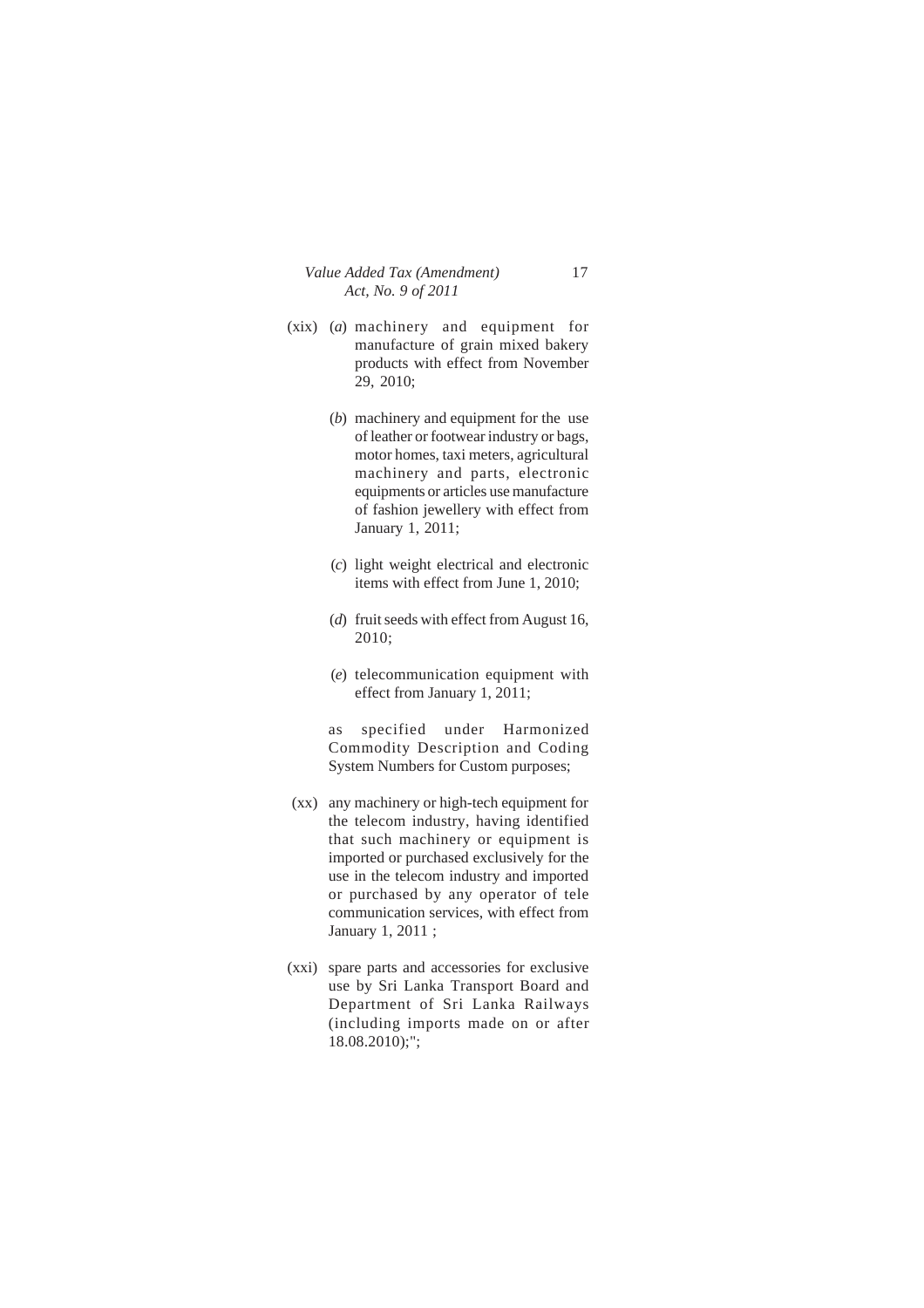- (2) in paragraph (*b*) of that part :
	- (*a*) in sub-paragraph (*a*) of item (i), by the substitution for the words and figures "educational services by an educational establishment (effective from January 1, 2006); or" of the words and figures -
		- $\Gamma(a)$  (1) educational services provided by an educational establishment (effective from January 1,2006 and ending on December 31, 2010); and
			- (2) educational services provided by any person or partnership with effect from January 1, 2011); or";
	- (*b*) in paragraph (*b*) of item (ii), by the repeal of sub-paragraph A of that item and the substitution therefor of the following -
		- "(A) (i) such motor coaches with a seating capacity not less than twenty-eight passenger seats and used for such public passenger transport services if such lease agreement is entered into prior to January 1, 2004 and ending on December 31, 2010;
			- (ii) lorries, tractors or motor coaches with seating capacity not less than twentyeight passenger seats and used for public passenger transport services by the holder of any passenger service permit issued by the National Transport Commission established by the National Transport Commission Act, No. 37 of 1991 or any Provincial Road Passenger Transport Authorty, in respect of any rental falling due for payments on or after January 1, 2011;"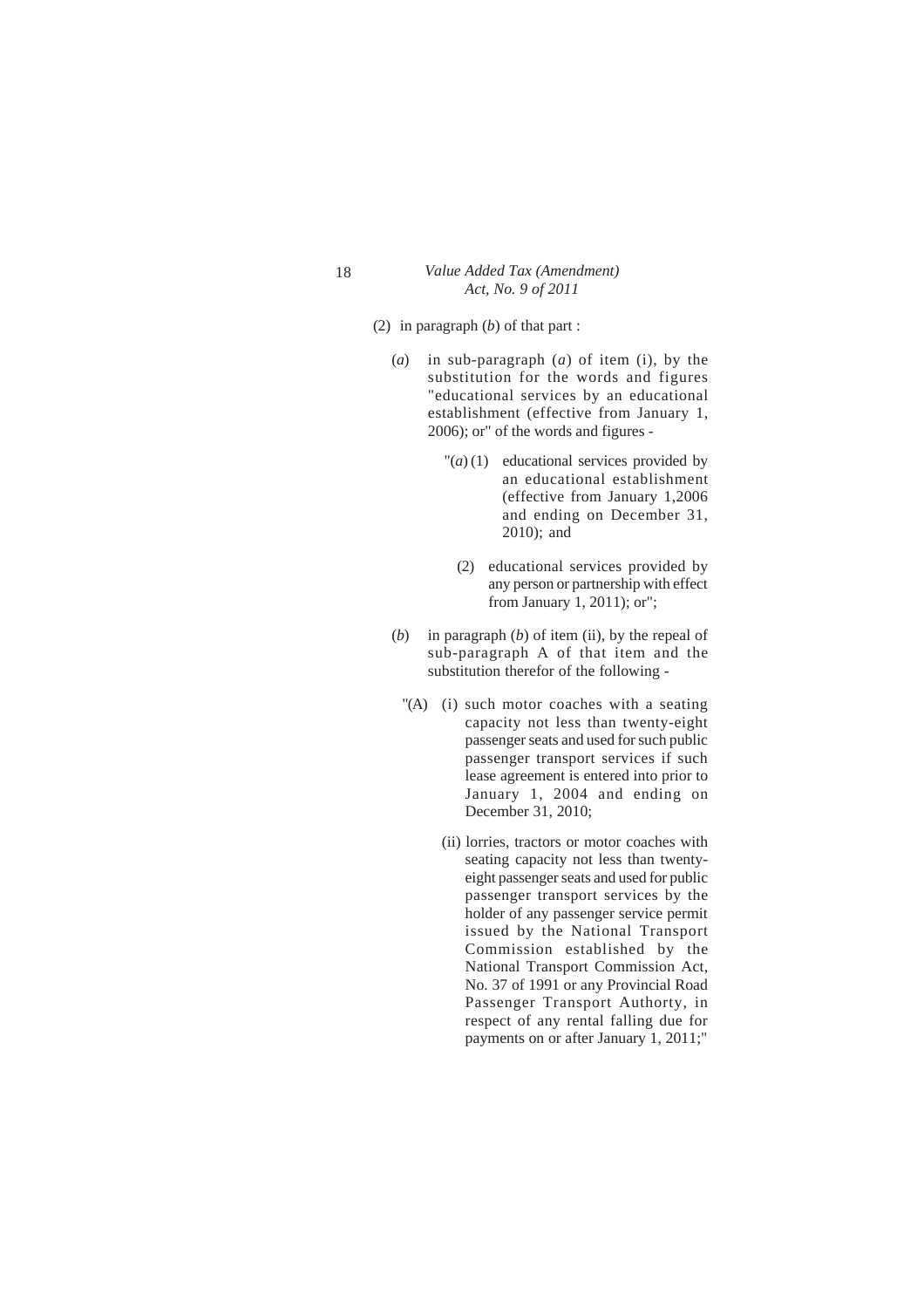- (3) by the addition immediately after item (xxx) the following :-
	- "(xxxi) telecommunication services (with effect from January 1, 2011);
	- (xxxii) locally manufactured briquettes and pallets using bio mass wastes (with effect from January 1, 2011;
	- (xxxiii) locally developed software with effect from January 1, 2011;
	- (xxxiv) services being receipts from reinsurance by any local insurance company by way of commission or compensation in an insurance business (with effect from January 1, 2011);
	- (xxxv) services being the issue of licenses to local telecom operators by Telecommunication Regulatory Commission, established by the Sri Lanka Telecommunications Act, No. 25 of 1991 (with effect from January 1, 2011)";
- (4) in paragraph (*c*) of that Part by the addition immediately after item (xxviii) thereof the following new items :-
	- "(xxix) aircraft stimulators and parts specified under Harmonized Commodity Description and Coding System Numbers for Custom purposes with effect from January 1, 2011;
	- (xxx) samples in relation to a business worth not more than rupees twenty five thousand subject to such terms and conditions as prescribed by the Director General of Customs";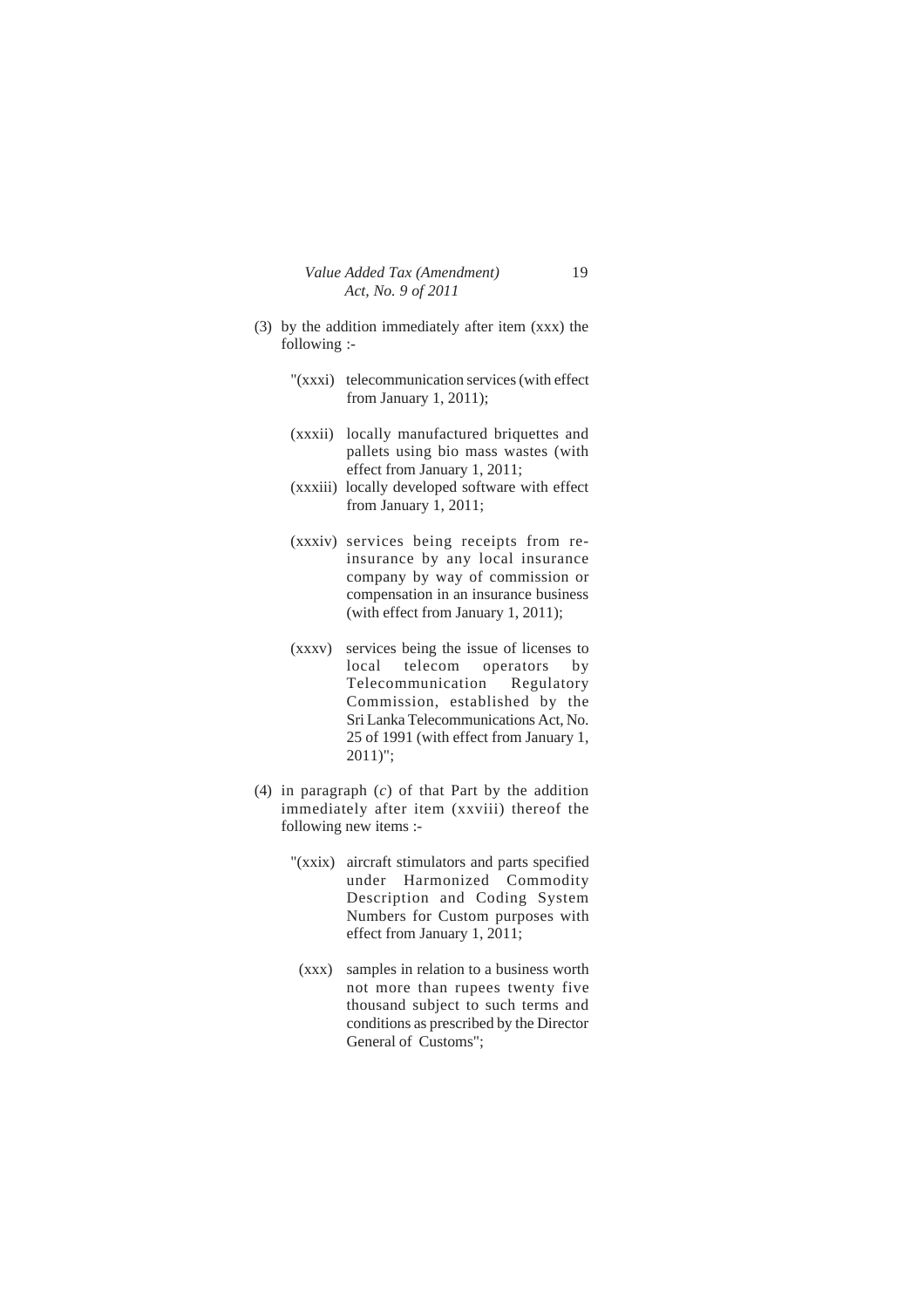- (5) in paragraph (*f*) of that Part, by the repeal of items (ii) and (iii) and the substitution therefor of the following items :-
	- $\text{``(ii)}(a)$  goods or services to any specified project identified by the Minister in charge of the subject of Finance, taking into consideration the economic benefit to the country, on which the tax is borne by the Government with effect from January 1, 2008); or
		- (*b*) goods or services to any infrastructure development project funded through foreign loans or donations directly to the Government Ministries (with effect from January 1, 2011);

and every such project shall be approved by the Minister of Finance, and Notification of such approval shall be published in the *Gazette*;

- (iii) any goods or services provided by any society registered under the Co-operative Societies Law, No. 5 of 1972, or under the respective Statutes enacted by the Provincial Councils providing for such registration, or Lak Sathosa registered under the Companies Act, No. 7 of 2007;
- (6) by the addition immediately after paragraph (*g*) of that Part, the following new paragraph :-
	- "(*h*) goods or services by an institution set up by the Ministry of Defence for the rehabilitation of disabled soldiers, in so far as the activities are carried out by the participation of such soldiers. (with effect from January 1, 2011)".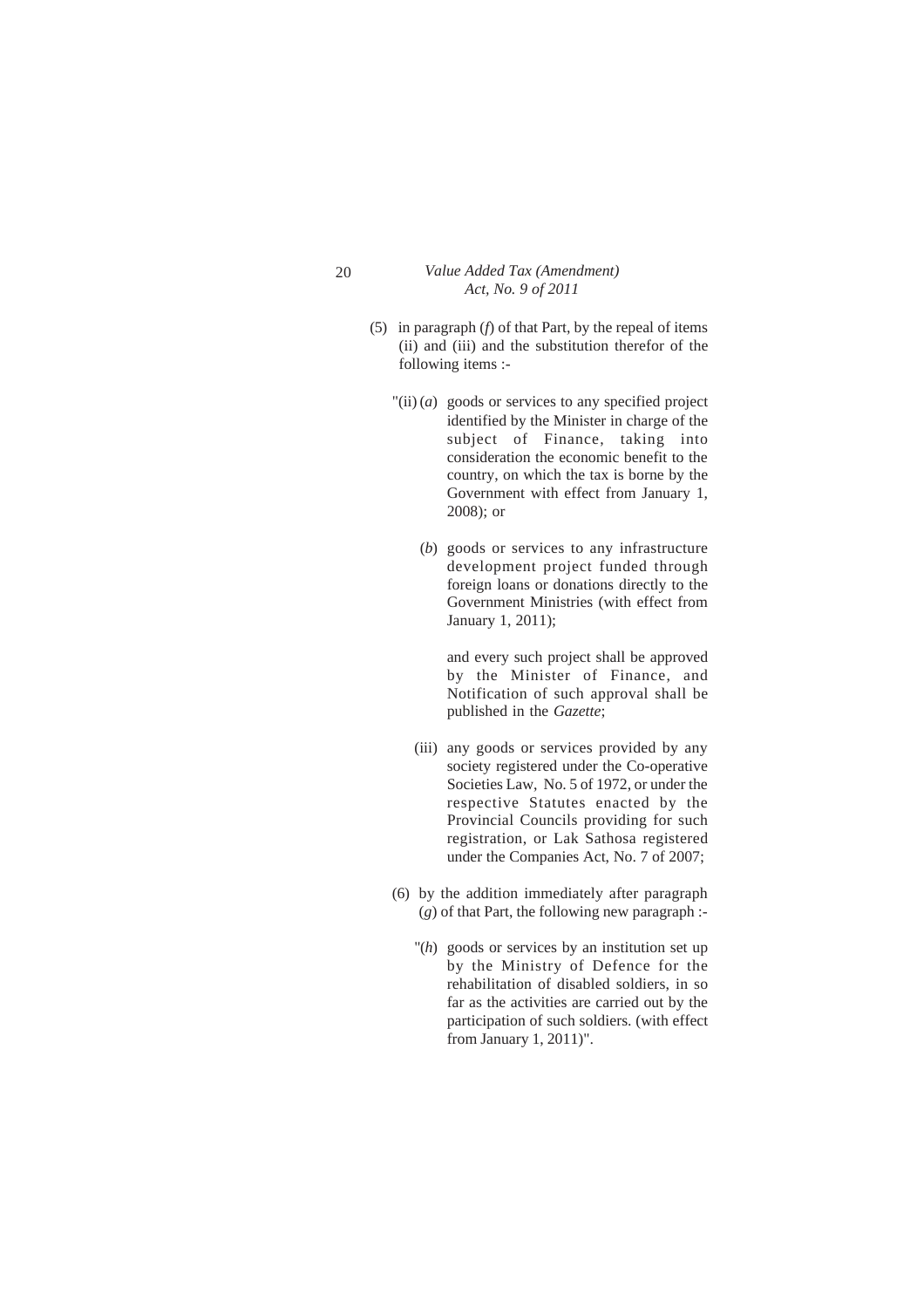**21.** Any person or partnership supplying any goods or services having an annual turnover of a sum not exceeding rupees one hundred million who has defaulted in the payment of taxes payable by him under this Act in respect of any taxable period ending on or before December 31, 2010, due to the existence generally of any conflict environment or due to any financial constraints of such person or partnership, shall be exempt from the payment of such charge as is in default under this Act:

Provided that, the Commissioner-General of Inland Revenue shall on a request made to him in that behalf, issue to such person or partnership a Certificate of Exemption in respect of the sum as in default:

Provided further, the person or partnership to whom the Certificate of Exemption is issued, shall simultaneously forward to the Commissioner-General of Inland Revenue a written assurance to the effect that such person or partnership shall be responsible for the payment of all sums which may become payable by him under this Act, in respect of any future taxable period commencing on or after January 1, 2011.

**22.** Any person who collects the Value Added Tax as provided for in this Act during the period commencing from December 31, 2010, and ending on the date of the coming into operation of this Act, shall be deemed to have acted with due authority and such collection shall be deemed to have been, and to be, validly made and such person is hereby indemnified against all actions civil or criminal, in respect of any such collections.

**23.** In the event of any inconsistency between the Sinhala and Tamil texts of this Act, the Sinhala text shall prevail.

Exemption of certain small and medium enterprises from the payment of taxes payable by them.

Indemnity.

Sinhala text to prevail in case of inconsistency.